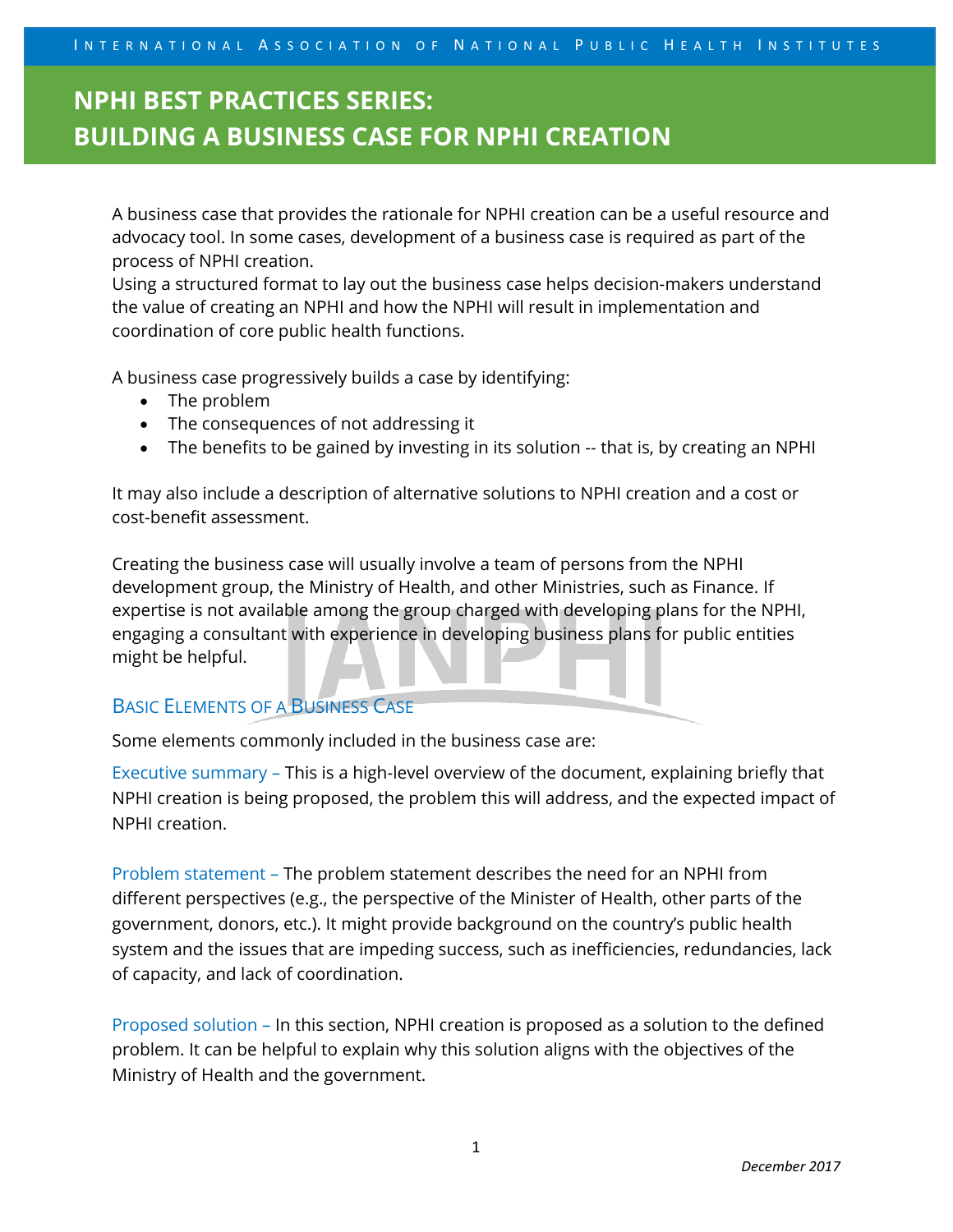# **NPHI BEST PRACTICES SERIES: BUILDING A BUSINESS CASE FOR NPHI CREATION**

### Expected benefits and strategic value – A

description of the benefits of NPHI creation is an integral part of the business case. This section includes the strategic value of NPHI creation to the country and to the health of the population. Benefits of an NPHI might include:

- Establishment of a national focal point for public health
- Coordination and consolidation of scattered public health functions and resources
- Improved use of evidence to guide policies and programs
- Improved capacity to identify and respond decisively to outbreaks and other public health threats
- Improved capacity to use donor funds in a coordinated manner
- Resource savings from decreased redundancy and increased efficiency
- Improved partner and donor relations from reduced fragmentation

Proposed functions and structure - The business case might specify the core public health functions that the NPHI will include. Even in circumstances of limited resources, consolidating core public health functions in a common unit can serve as a building block toward more robust national capacity.

Financial impact – A full costing of the NPHI may be required at a later stage, once the

#### **Ethiopian Public Health Institute (EPHI): Value Added**

According to Dr. Amha Kebede, former EPHI executive director, NPHI creation benefited public health in Ethiopia by:

- $\checkmark$  Establishing clearly defined public health mandates, leadership, & lines of authority
- $\checkmark$  Providing clarity of mission and focused objectives
- $\checkmark$  Providing the ability to act in a coordinated manner in the best interests of public health & adapt to changing priorities
- Creating an environment conducive to the clarification and consolidation of legal authorities for activities such as conducting surveys and surveillance & mounting responses to public health emergencies
- $\checkmark$  Facilitating conducting, translating, & adapting scientific evidence into policies and programs
- $\checkmark$  Enabling better prevention and control of infectious and noninfectious conditions, including injuries

Source: NPHI Case Study: EPHI http://ianphi.emory.edu/ includes/do [cuments/EPHIcasestudy.pdf](http://ianphi.emory.edu/_includes/documents/EPHIcasestudy.pdf)